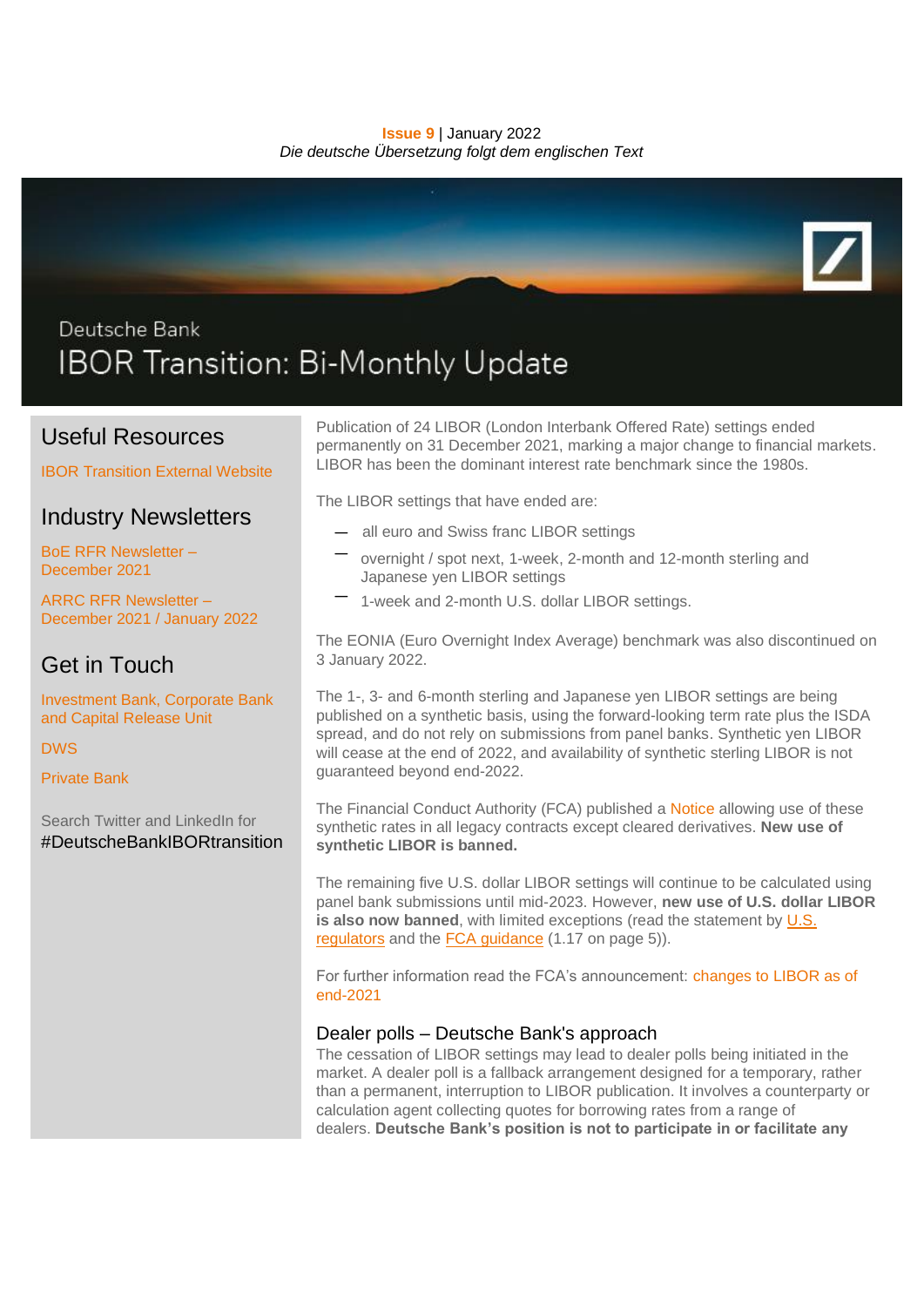**dealer poll activity.** For any queries regarding dealer polls, please contact your Deutsche Bank representative. For your action — We encourage you to proactively transition, or update fallbacks, on legacy U.S. dollar LIBOR contracts, ahead of the June 2023 cessation date. Please engage with your financial and legal advisers, and your Deutsche Bank representative. Please be aware that the [ISDA 2020 IBOR Fallbacks Protocol](https://www.isda.org/protocol/isda-2020-ibor-fallbacks-protocol/) remains open for adherence. It enables fallback provisions to be incorporated into legacy derivative contracts referencing LIBOR.

## Industry Updates

### **Sterling**

Edwin Schooling Latter, Director of Markets and Wholesale Policy and Supervision at the FCA, delivered a keynote speech, noting that some firms will need to take further steps to convert remaining legacy LIBOR contracts in 2022. He said that the FCA and PRA will continue to monitor UK-supervised firms' wind-down of their legacy LIBOR books, the end to their new use of US dollar LIBOR, and their preparation for the end of the US dollar LIBOR panel. Read [Edwin Schooling Latter's speech.](https://www.fca.org.uk/news/speeches/so-long-libor-3-weeks-to-go)

### U.S. dollar

The Interest Rate Benchmark Reform Subcommittee of the CFTC's Market Risk Advisory Committee (MRAC) selected 13 December 2021 as the date to **switch interdealer trading conventions from LIBOR to SOFR for the USD leg of newlyexecuted cross-currency derivatives** (regardless of accompanying non-USD currency leg), as the second part of MRAC's SOFR First initiative. The first part recommended cross-currency swaps referencing U.S. dollar, Swiss franc, Japanese yen, and British pound (GBP) utilise risk-free reference rates (RFRs) in each currency instead of LIBOR as of 21 September 2021. Read [press release and FAQs.](https://www.cftc.gov/PressRoom/PressReleases/8466-21?utm_source=govdelivery)

The Alternative Reference Rates Committee (ARRC) welcomed the passage of the **[LIBOR Transition Bill](https://www.newyorkfed.org/medialibrary/Microsites/arrc/files/2021/ARRC-Press-Release-House-LIBOR-Legislation.pdf)** by U.S. House of Representatives. The Federal level bill will minimise the risk of disruptive litigation and adverse economic impacts, providing greater certainty as the financial system continues its transition away from LIBOR. It will also help to achieve a fair transition for financial contracts that do not consider the permanent cessation of LIBOR and have no workable fallbacks.

ICE Benchmark Administration Limited (IBA) **launched its U.S. dollar SOFR ICE Swap Rate® in November**, for use as a benchmark in financial contracts and financial instruments by licensees. The launch followed the successful publication of U.S. dollar SOFR ICE Swap Rate settings on an indicative, 'Beta' basis. Read the [press release.](https://ir.theice.com/press/news-details/2021/ICE-Benchmark-Administration-Launches-U.S.-Dollar-SOFR-ICE-Swap-Rate-for-Use-as-a-Benchmark/default.aspx)

### Euro

The EUR Risk Free Rates Working Group (EUR RFR WG) [recommendation of adopting €STR](https://www.esma.europa.eu/sites/default/files/library/eur_rfr_wg_-_statement_-_rfr_first_for_cross_currency_swaps.pdf) for the **EUR leg of EUR vs USD cross currency swaps** in the EU interdealer market was followed by a positive response. James von Moltke, Chief Financial Officer, said: "It's very encouraging that EUR USD RFR is now dominant in the interdealer market, creating the liquidity for clients to follow."

The European Commission (EC) has indicated the potential designation of statutory replacement rates for GBP and JPY LIBOR per EU Benchmark Regulation. The EC is expected to publish a public consultation in February, with designation not expected until the end of Q1 2022 at the earliest.

### Swiss franc

All Swiss franc LIBOR settings ceased as of end-2021. The SNB National Working Group on CHF Reference Rates does not plan on having any further meetings.

### Japanese yen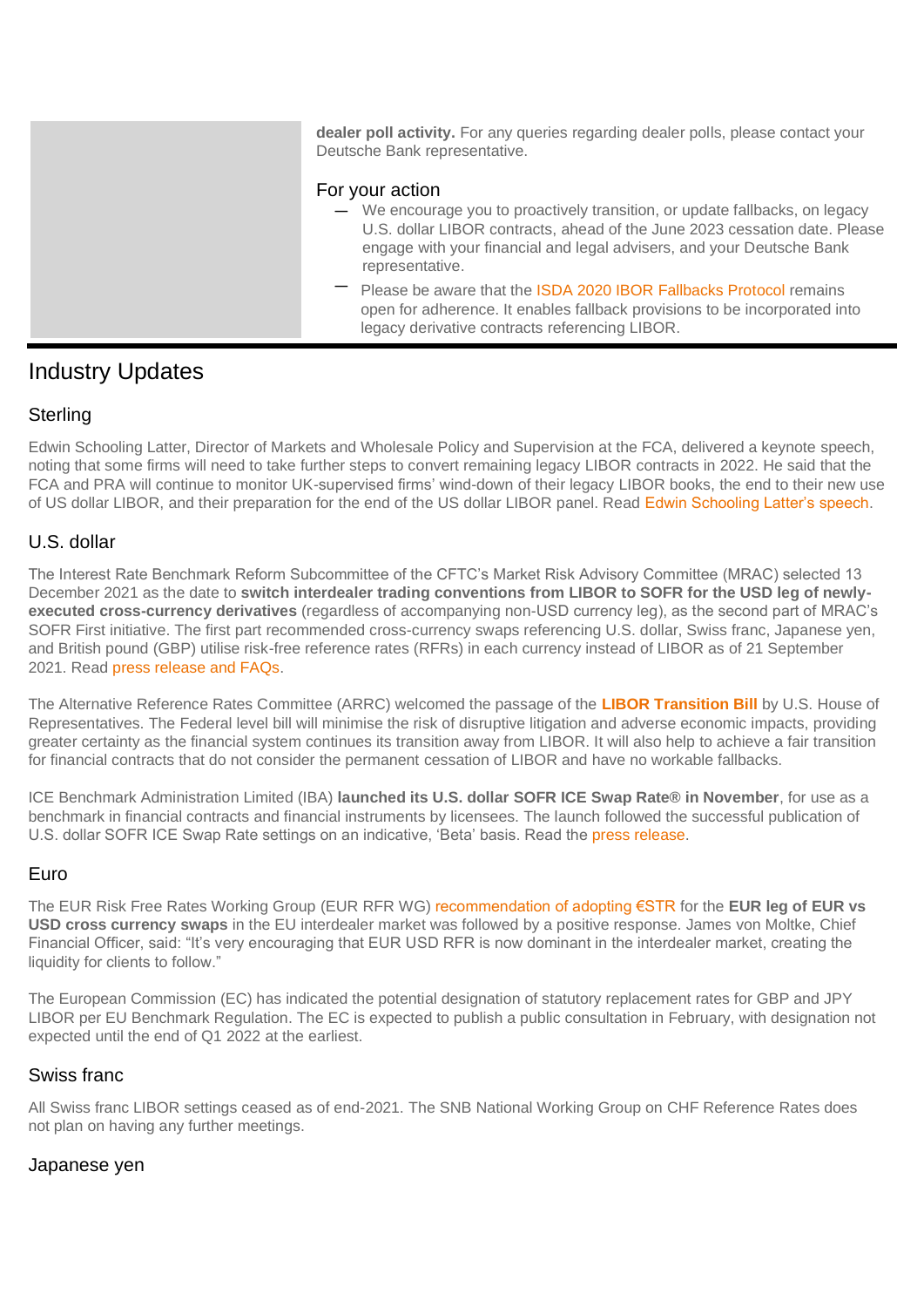All representative JPY LIBOR settings ceased as of the end of 2021. 1-, 3-, and 6-month synthetic settings, calculated using a different methodology and unrepresentative of the underlying market, are available for use in legacy contracts only until the end of 2022.

## Looking Ahead

**End of 2022:** Cessation of synthetic Japanese yen LIBOR and review of ongoing requirement for synthetic sterling LIBOR. **Note:** the FCA will consider progressively restricting continued permission to use synthetic LIBOR in legacy contracts if this would help maintain progress towards an orderly cessation. Read [FCA statement.](https://www.fca.org.uk/news/press-releases/further-arrangements-orderly-wind-down-libor-end-2021)

**30 June 2023:** Cessation of remaining U.S. dollar LIBOR settings.

Thank you for reading!

**The IBOR Transition Team**

**#DeutscheBankIBORtransition** (Twitter and LinkedIn)

Die Veröffentlichung von 24 LIBOR (London Interbank Offered Rate)-Sätzen wurde zum 31. Dezember 2021 endgültig eingestellt. Dieser Stichtag markiert eine große Veränderung an den Finanzmärkten. Seit den 1980er Jahren war der LIBOR der dominierende Referenzzinssatz.

Eingestellt wurden nun folgende LIBOR-Sätze:

- alle LIBOR-Sätze in Euro und Schweizer Franken
- die LIBOR-Sätze in Pfund Sterling und japanischen Yen für die Laufzeiten Overnight / Spot Next, 1 Woche, 2 Monate und 12 Monate
- die LIBOR-Sätze in US-Dollar für die Laufzeiten 1 Woche und 2 Monate.

Der EONIA (Euro Overnight Index Average) wurde am 3. Januar 2022 ebenfalls eingestellt.

Die 1-, 3- und 6-Monats-LIBOR-Sätze in Pfund Sterling und japanischen Yen werden als synthetische Referenzsätze auf Basis der zukunftsgerichteten Terminsätze plus ISDA-Spread veröffentlicht und basieren damit nicht auf Meldungen von Panel-Banken. Die synthetischen JPY-LIBOR-Sätze werden Ende 2022 eingestellt, und auch die Verfügbarkeit der synthetischen GBP-LIBOR-Sätze über das Jahresende 2022 hinaus ist nicht garantiert.

Die Financial Conduct Authority (FCA) hat eine [Mitteilung](https://www.fca.org.uk/publication/libor-notices/article-23c-benchmarks-regulation.pdf) veröffentlicht, dass diese synthetischen Sätze in allen Altverträgen weiterhin verwendet werden können, mit Ausnahmen geclearter Derivate. **Im Neugeschäft dürfen diese synthetischen LIBOR-Sätze nicht verwendet werden.**

Die übrigen fünf USD-LIBOR-Sätze werden noch bis Mitte 2023 auf der Grundlage von Panel-Bank-Meldungen berechnet. Die **Verwendung des UDS-LIBOR im Neugeschäft ist nun aber ebenfalls untersagt**, mit einigen wenigen Ausnahmen (Lesen Sie die Stellungnahme der [US-Aufsichtsbehörden](https://www.federalreserve.gov/newsevents/pressreleases/files/bcreg20201130a1.pdf) und die [Vorschläge der Financial Conduct](https://www.fca.org.uk/publication/consultation/cp21-29.pdf)  [Authority \(FCA\)](https://www.fca.org.uk/publication/consultation/cp21-29.pdf) (1.17 auf Seite 5)).

Bitte lesen Sie für weitere Informationen die FCA-Mitteilung: [Changes to LIBOR as of end-2021](https://www.fca.org.uk/news/news-stories/changes-libor-as-of-end-2021)

### Dealer Polls – Position der Deutschen Bank

Die Einstellung von LIBOR-Sätzen könnte dazu führen, dass am Markt Dealer Polls durchgeführt werden. Bei Dealer Polls handelt es sich um Fallback-Regelungen, die eher für eine vorübergehende Unterbrechung der LIBOR-Veröffentlichung, nicht jedoch für eine dauerhafte LIBOR-Einstellung bestimmt sind. Sie sehen vor, dass eine Gegenpartei oder Berechnungsstelle von verschiedenen Händlern Kreditzinsquotierungen einholt. **Die Deutsche Bank wird weder an Dealer Polls teilnehmen noch entsprechende Aktivitäten unterstützen.** Bitte wenden Sie sich bei Fragen zu Dealer Polls an Ihren Kundenbetreuer bei der Deutschen Bank.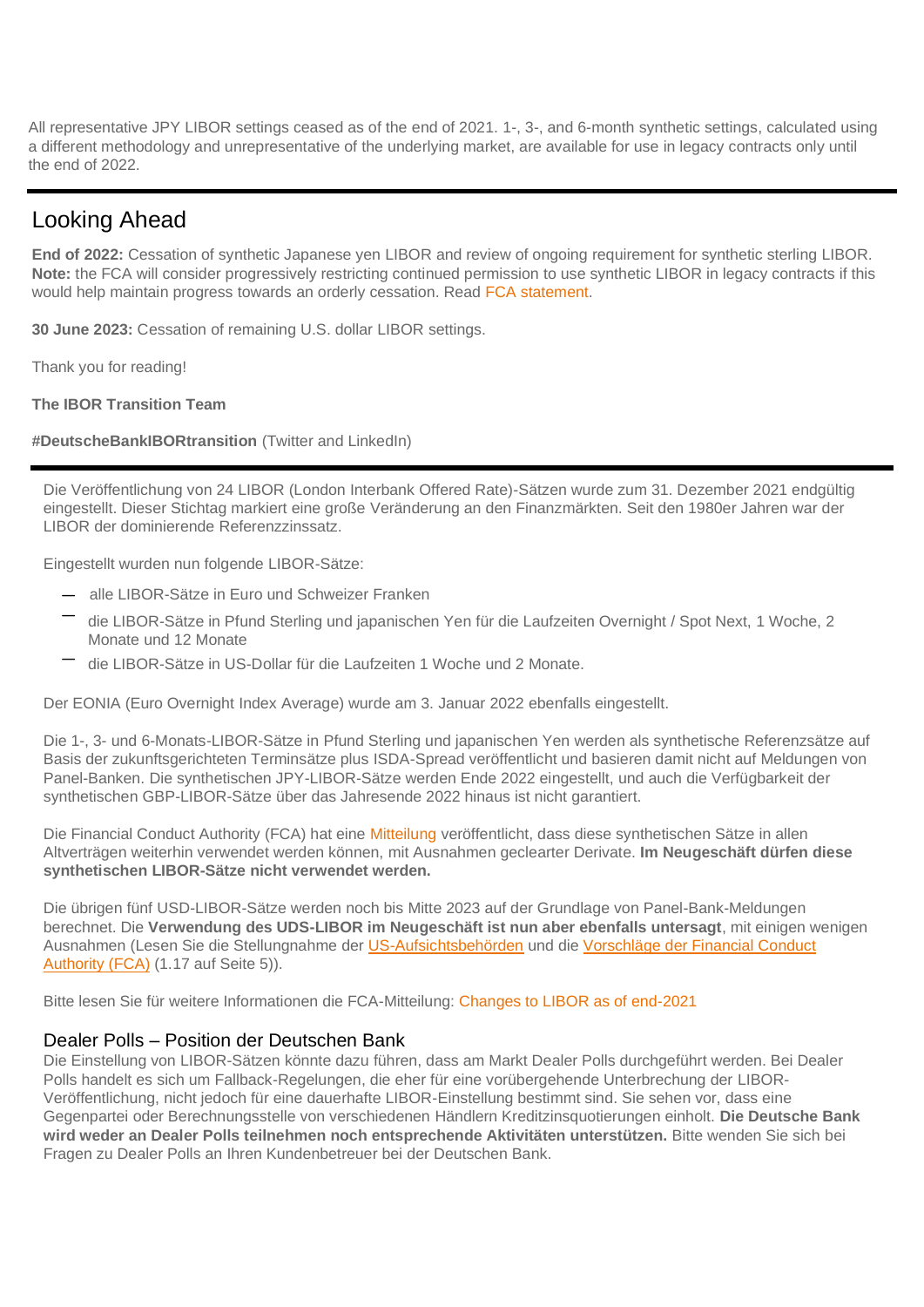#### Was sollten Sie tun?

- Wir empfehlen Ihnen dringend, proaktiv auf eine Umstellung von USD-LIBOR-Altverträgen oder eine Aktualisierung der Fallback-Regelungen dieser Verträge vor dem Stichtag der Einstellung im Juni 2023 hinzuarbeiten. Bitte setzen Sie sich mit ihren Finanz- und Rechtsberatern sowie Ihrem Kundenbetreuer bei der Deutschen Bank in Verbindung.
- Bitte beachten Sie, dass Sie immer noch dem [ISDA 2020 IBOR Fallbacks Protocol](https://www.isda.org/protocol/isda-2020-ibor-fallbacks-protocol/) beitreten können. Damit werden Fallback-Regelungen in Altbestände an Derivatekontrakten mit LIBOR-Bezug aufgenommen.

### Neues aus der Branche

### Pfund Sterling

Edwin Schooling Latter, Director of Markets and Wholesale Policy and Wholesale Supervision bei der FCA, hat in einer Grundsatzrede darauf hingewiesen, dass bei einigen Unternehmen 2022 weitere Maßnahmen erforderlich sein werden, um die verbleibenden Altverträge mit LIBOR-Bezug umzustellen. Er sagte, dass die FCA und die PRA der Aufsicht in Großbritannien unterstehende Unternehmen weiterhin beim Abbau ihrer LIBOR-Altbestände, der Einstellung der Verwendung des USD LIBOR im Neugeschäft und ihren Vorbereitungen auf das Ende des Bankenpanels für den USD-LIBOR überwachen werden. Lesen Sie hier die [Rede von Edwin Schooling Latter.](https://www.fca.org.uk/news/speeches/so-long-libor-3-weeks-to-go)

### U.S.- Dollar

Das zum Market Risk Advisory Committee (MRAC) der CFTC gehörende Interest Rate Benchmark Reform Subcommittee hat den 13. Dezember 2021 als Termin für die **LIBOR/SOFR-Umstellung der Konventionen für den Interdealer-Handel in Bezug auf den USD-Leg neuer Währungsderivate** (unabhängig von dem zugehörigen Nicht-USD-Leg des Währungspaars) ausgewählt. Die Änderung der Handelskonventionen stellt die zweite Phase der "SOFR First"-Initiative des MRAC dar. Im Rahmen der ersten Phase wurde empfohlen, ab dem 21. September 2021 bei Währungsswaps auf US-Dollar, Schweizer Franken, Japanische Yen und Pfund Sterling für jede Währung risikofreie Zinssätze (Risk-Free Rates, RFRs) anstelle des LIBOR zu verwenden. Lesen Sie hier die [Pressemitteilung und FAQs.](https://www.cftc.gov/PressRoom/PressReleases/8466-21?utm_source=govdelivery)

### Euro

Die Empfehlung der EUR Risk Free Rates Working Group (EUR RFR WG) [einer Umstellung auf den €STR](https://www.esma.europa.eu/sites/default/files/library/eur_rfr_wg_-_statement_-_rfr_first_for_cross_currency_swaps.pdf) für den **EUR-Leg von EUR/USD-Währungsswaps** am EU-Interdealer-Markt fand ein positives Echo. Chief Financial Officer James von Moltke sagte: "Es stimmt mich sehr optimistisch, dass EUR- und USD-RFRs nun den Interdealer-Markt dominieren, schafft dies doch die nötige Liquidität für zukünftige Kunden."

Nach Fürsprache verschiedener Interessengruppen, allen voran der EUR RFR WG, hat die Europäische Kommission (EK) die mögliche Benennung gesetzlicher Ersatz-Referenzwerte für den GBP LIBOR und den JPY LIBOR gemäß der EU-Referenzwerte-Verordnung angedeutet. Die EK wird im Februar voraussichtlich eine öffentliche Konsultation beginnen, mit der Benennung der Referenzwerte ist frühestens Ende des 1. Quartals 2022 zu rechnen.

### Schweizer Franken

Alle CHF LIBOR-Sätze wurden Ende 2021 eingestellt. Die Nationale Arbeitsgruppe für Referenzzinssätze in Franken (NAG) der SNB plant keine weiteren Sitzungen.

### Japanischer Yen

Alle repräsentativen JPY LIBOR-Sätze wurden zum Jahresende 2021 eingestellt. Synthetische Sätze für die Laufzeiten 1, 3 und 6 Monate, die unter Verwendung einer anderen Methode ermittelt werden und nicht repräsentativ für den zugrunde liegenden Markt sind, dürfen in Altverträgen noch als Bezugsgröße verwendet werden, allerdings nur noch bis Ende 2022.

### Wie geht es weiter?

**Jahresende 2022:** Einstellung des synthetischen JPY LIBOR und Überprüfung, ob weiterhin Bedarf für einen synthetischen GBP LIBOR-Satz besteht. **Hinweis**: Die FCA wird in Erwägung ziehen, die Erlaubnis zur weiteren Verwendung des synthetischen LIBOR in Altverträgen schrittweise einzuschränken, wenn dies dazu beitragen würde, dem